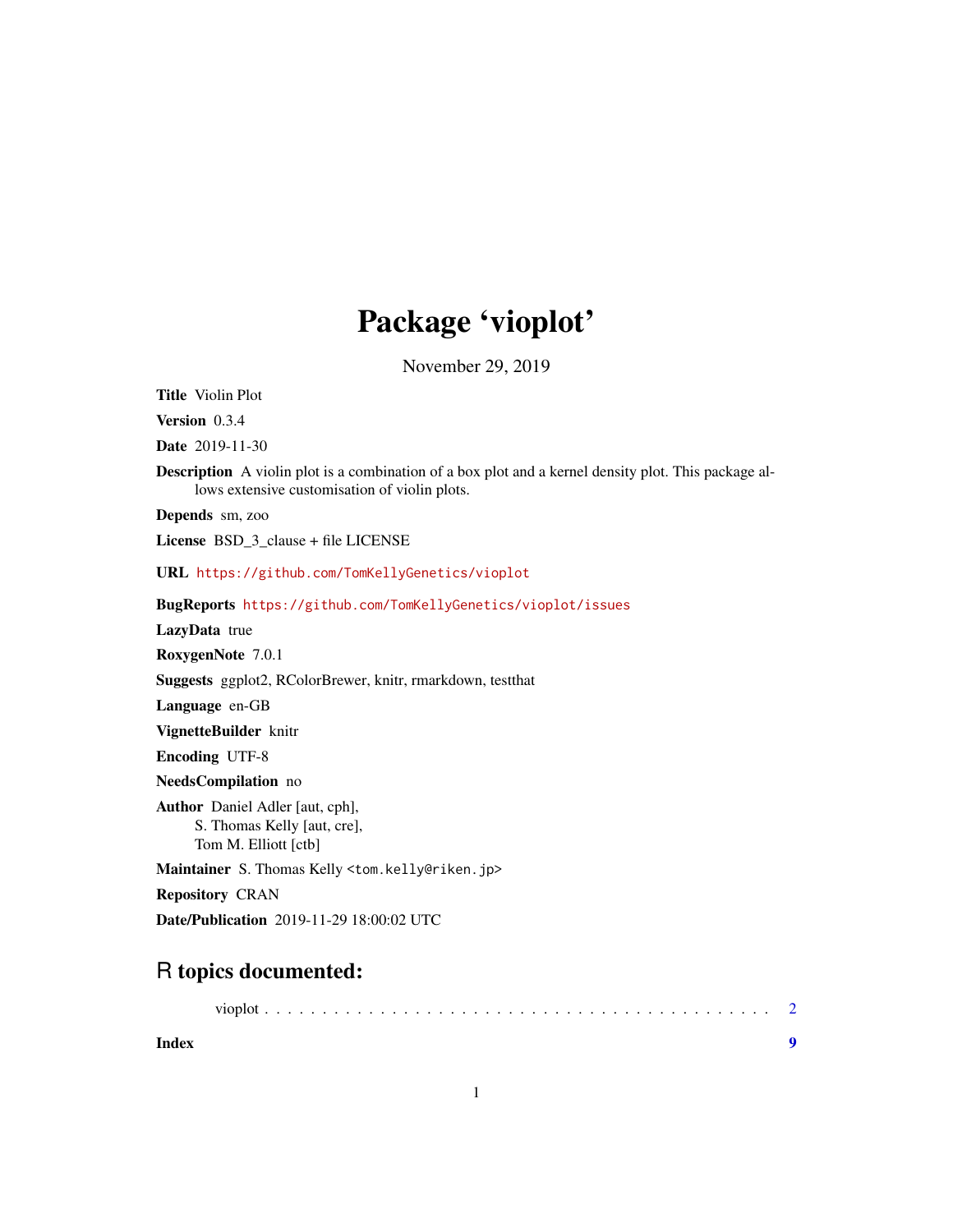<span id="page-1-1"></span><span id="page-1-0"></span>

#### Description

Produce violin plot(s) of the given (grouped) values with enhanced annotation and colour per group. Includes customisation of colours for each aspect of the violin, boxplot, and separate violins. This supports input of data as a list or formula, being backwards compatible with [vioplot](#page-1-1) (0.2) and taking input in a formula as used for [boxplot](#page-0-0).

#### Usage

```
## S3 method for class 'formula'
vioplot(
  formula,
 data = NULL,...,
  subset,
  na.action = NULL,
  add = FALSE,ann = ! add,
 horizontal = FALSE,
  xlab = mklab(y_var = horizontal),
 ylab = mklab(y_var = !horizontal),
 names = NULL,
 drop = FALSE,
  sep = "."lex.order = FALSE
)
## Default S3 method:
vioplot(
 x,
  ...,
 data = NULL,
  range = 1.5,
 h = NULL,ylim = NULL,
  names = NULL,
 horizontal = FALSE,
  col = "grey50",border = par()$fg,
  lty = 1,
  1wd = 1,
  rectCol = par()$fg,
  lineCol = par()$fg,
  pchMed = 19,
```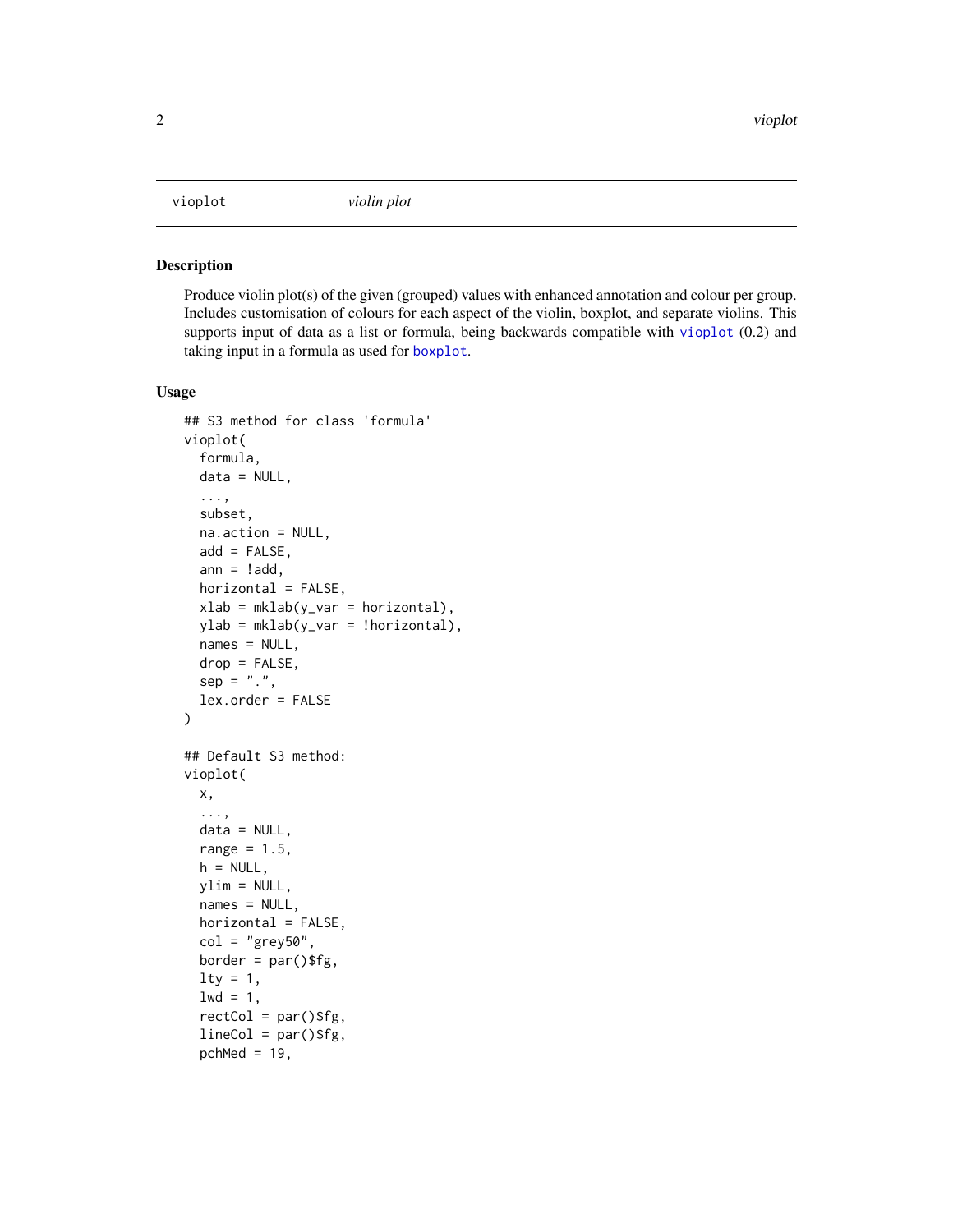#### vioplot

```
colMed = "white",
colMed2 = "grey 75",at,
add = FALSE,wex = 1,
drawRect = TRUE,areaEqual = FALSE,
axes = TRUE,frame.plot = axes,
panel.first = NULL,
panel.last = NULL,
asp = NA,main = "",sub = "",
xlab = NA,
ylab = NA,
line = NA,
outer = FALSE,
xlog = NA,
ylog = NA,
adj = NA,
ann = NA,
ask = NA,bg = NA,
bty = NA,
cex = NA,
cex.axis = NA,
cex.1ab = NA,
cex.main = NA,
cex.names = NULL,
cex.sub = NA,cin = NA,col.axis = NA,
col.lab = NA,
col.main = NA,
col.sub = NA,cra = NA,
crt = NA,
csi = NA,
cxy = NA,
\text{d}in = NA,
err = NA,
family = NA,
fg = NA,
fig = NA,fin = NA,font = NA,
font.axis = NA,
```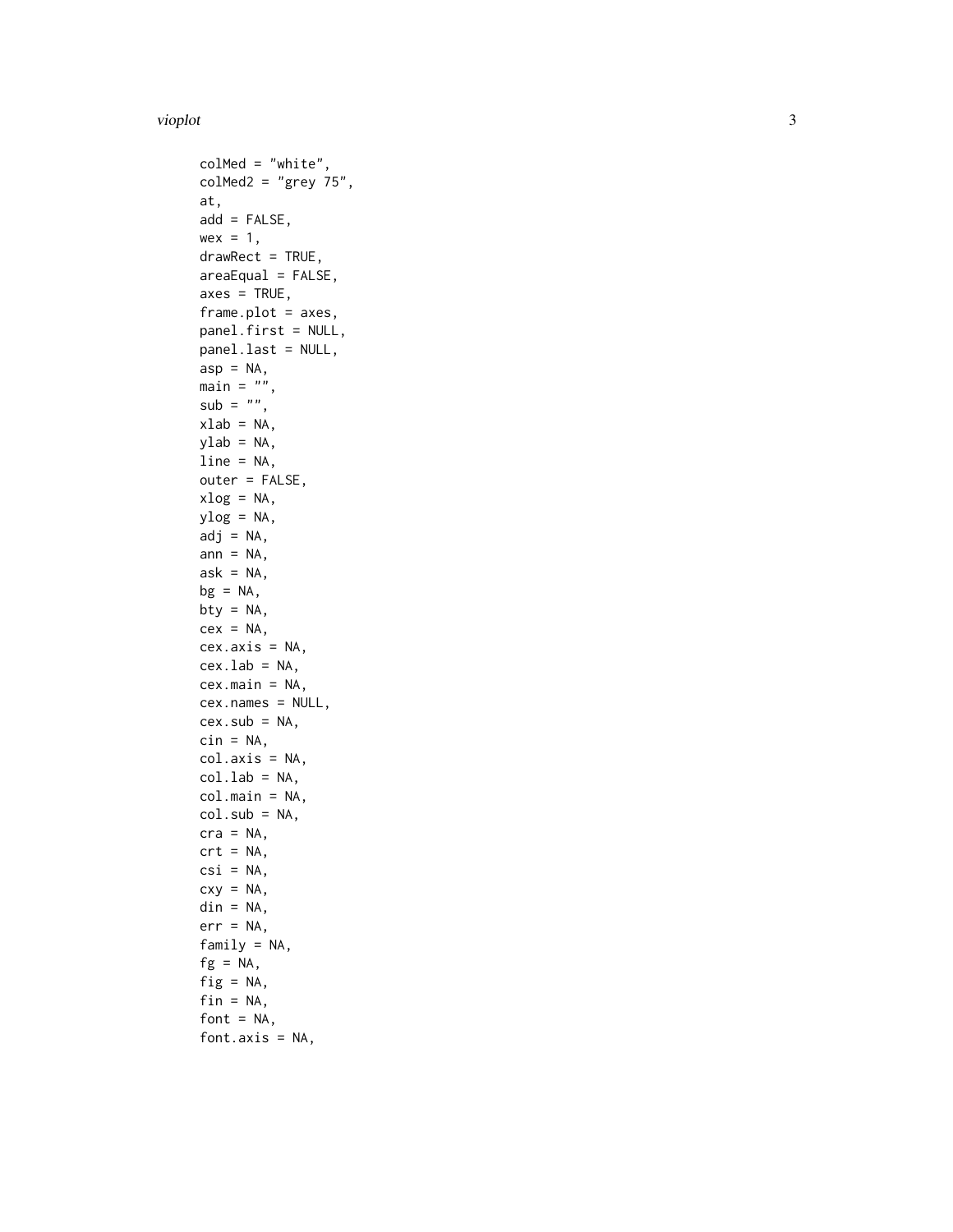4 vioplot

 $fontlab = NA,$ font.main = NA, font.sub =  $NA$ ,  $lab = NA,$  $\text{las} = \text{NA}$ ,  $lend = NA,$  $lheight = NA,$ ljoin = NA, lmitre = NA,  $\text{mai} = \text{NA}$ ,  $mar = NA$ ,  $mex = NA$ ,  $mfcol = NA$ ,  $mfg = NA$ , mfrow = NA,  $mgp = NA$ ,  $mkh = NA$ ,  $new = NA$ ,  $oma = NA$ ,  $omd = NA$ ,  $omi = NA,$ page = NA,  $pch = NA$ , pin = NA,  $plt = NA,$  $ps = NA$ , pty = NA,  $smo = NA$ ,  $srt = NA$ ,  $tck = NA,$  $tcl = NA$ ,  $usr = NA,$  $xaxy = NA$ ,  $xaxs = NA$ ,  $xaxt = NA$ ,  $xpd = NA$ ,  $yaxp = NA$ ,  $yaxs = NA$ , yaxt = NA, ylbias = NA,  $\log = "".$  $logLab = c(1, 2, 5),$ na.action = NULL,  $na.rm = T$ , side = "both", plotCentre = "point"

)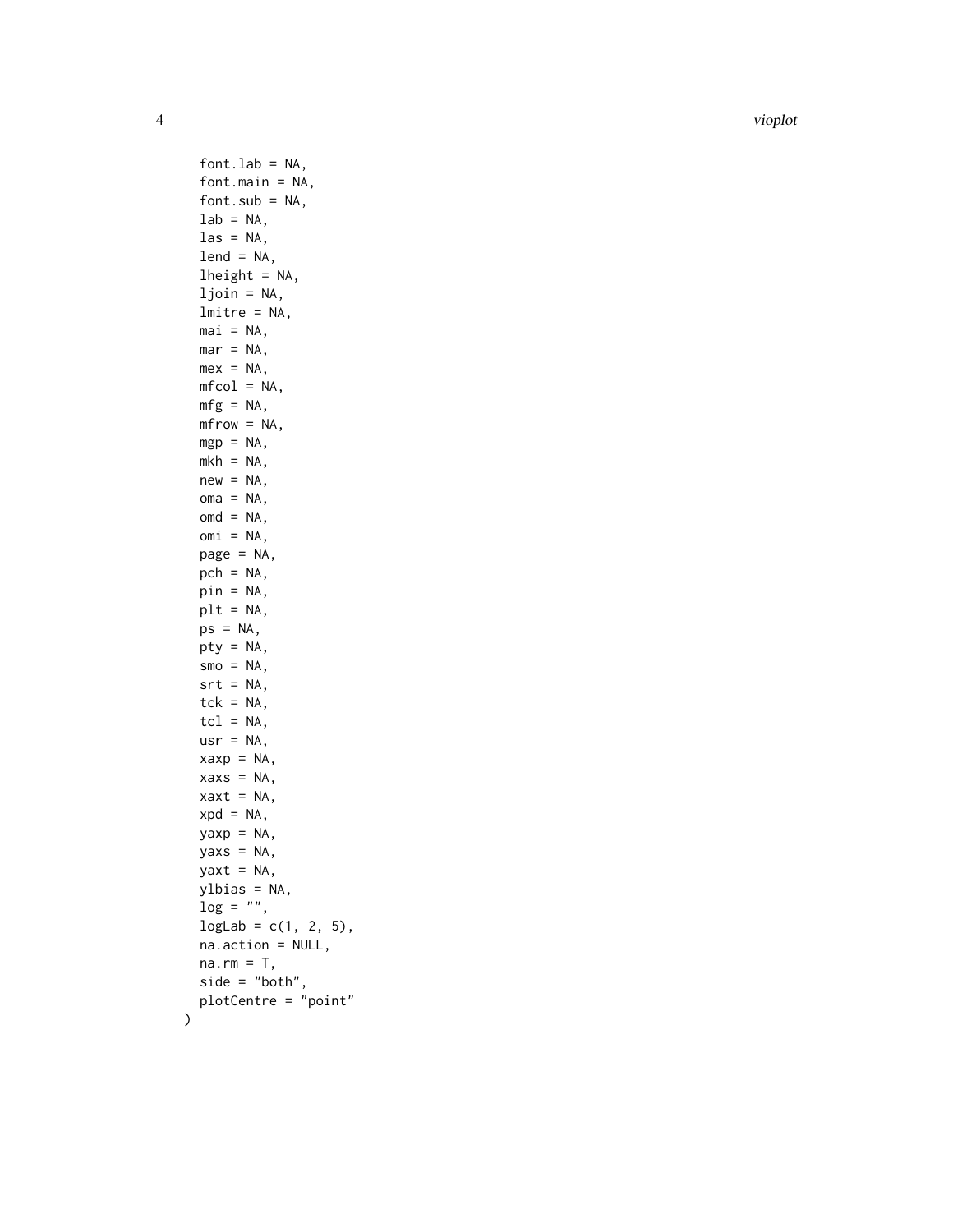#### <span id="page-4-0"></span>vioplot 5

### Arguments

| х                    | for specifying data from which the boxplots are to be produced. Either a numeric<br>vector, or a single list containing such vectors. Additional unnamed arguments<br>specify further data as separate vectors (each corresponding to a component<br>boxplot). NAs are allowed in the data. |  |
|----------------------|---------------------------------------------------------------------------------------------------------------------------------------------------------------------------------------------------------------------------------------------------------------------------------------------|--|
| .                    | additional data vectors or formula parameters. For the formula method, named<br>arguments to be passed to the default method.                                                                                                                                                               |  |
| formula              | a formula, such as $y \sim grp$ , where y is a numeric vector of data values to be split<br>into groups according to the grouping variable grp (usually a factor).                                                                                                                          |  |
| data                 | a data. frame (or list) from which the variables in formula should be taken.                                                                                                                                                                                                                |  |
| subset               | an optional vector specifying a subset of observations to be used for plotting.                                                                                                                                                                                                             |  |
| na.action            | a function which indicates what should happen when the data contain NAs. The<br>default is to ignore missing values in either the response or the group.                                                                                                                                    |  |
| add                  | logical. if FALSE (default) a new plot is created                                                                                                                                                                                                                                           |  |
| horizontal           | logical. horizontal or vertical violins                                                                                                                                                                                                                                                     |  |
| names                | one label, or a vector of labels for the data must match the number of data given                                                                                                                                                                                                           |  |
| drop, sep, lex.order |                                                                                                                                                                                                                                                                                             |  |
|                      | defines groups to plot from formula, passed to split.default, see there.                                                                                                                                                                                                                    |  |
| range                | a factor to calculate the upper/lower adjacent values                                                                                                                                                                                                                                       |  |
| h                    | the height for the density estimator, if omit as explained in sm.density, h will be<br>set to an optimum                                                                                                                                                                                    |  |
| ylim                 | y limits                                                                                                                                                                                                                                                                                    |  |
| col                  | Graphical parameter for fill colour of the violin(s) polygon. NA for no fill colour.<br>If col is a vector, it specifies the colour per violin, and colours are reused if<br>necessary.                                                                                                     |  |
| border               | Graphical parameters for the colour of the violin border passed to lines. NA for<br>no border. If border is a vector, it specifies the colour per violin, and colours are<br>reused if necessary.                                                                                           |  |
| lty, lwd             | Graphical parameters for the violin passed to lines and polygon                                                                                                                                                                                                                             |  |
| rectCol              | Graphical parameters to control fill colour of the box. NA for no fill colour.<br>If col is a vector, it specifies the colour per violin, and colours are reused if<br>necessary.                                                                                                           |  |
| lineCol              | Graphical parameters to control colour of the box outline and whiskers. NA for<br>no border. If lineCol is a vector, it specifies the colour per violin, and colours<br>are reused if necessary.                                                                                            |  |
| pchMed               | Graphical parameters to control shape of the median point. If pchMed is a vec-<br>tor, it specifies the shape per violin.                                                                                                                                                                   |  |
| colMed, colMed2      |                                                                                                                                                                                                                                                                                             |  |
|                      | Graphical parameters to control colour of the median point. If colMed is a<br>vector, it specifies the colour per violin. colMed specifies the fill colour in all<br>cases unless pchMed is 21:25 in which case colMed is the border colour and<br>colMed2 is the fill colour.              |  |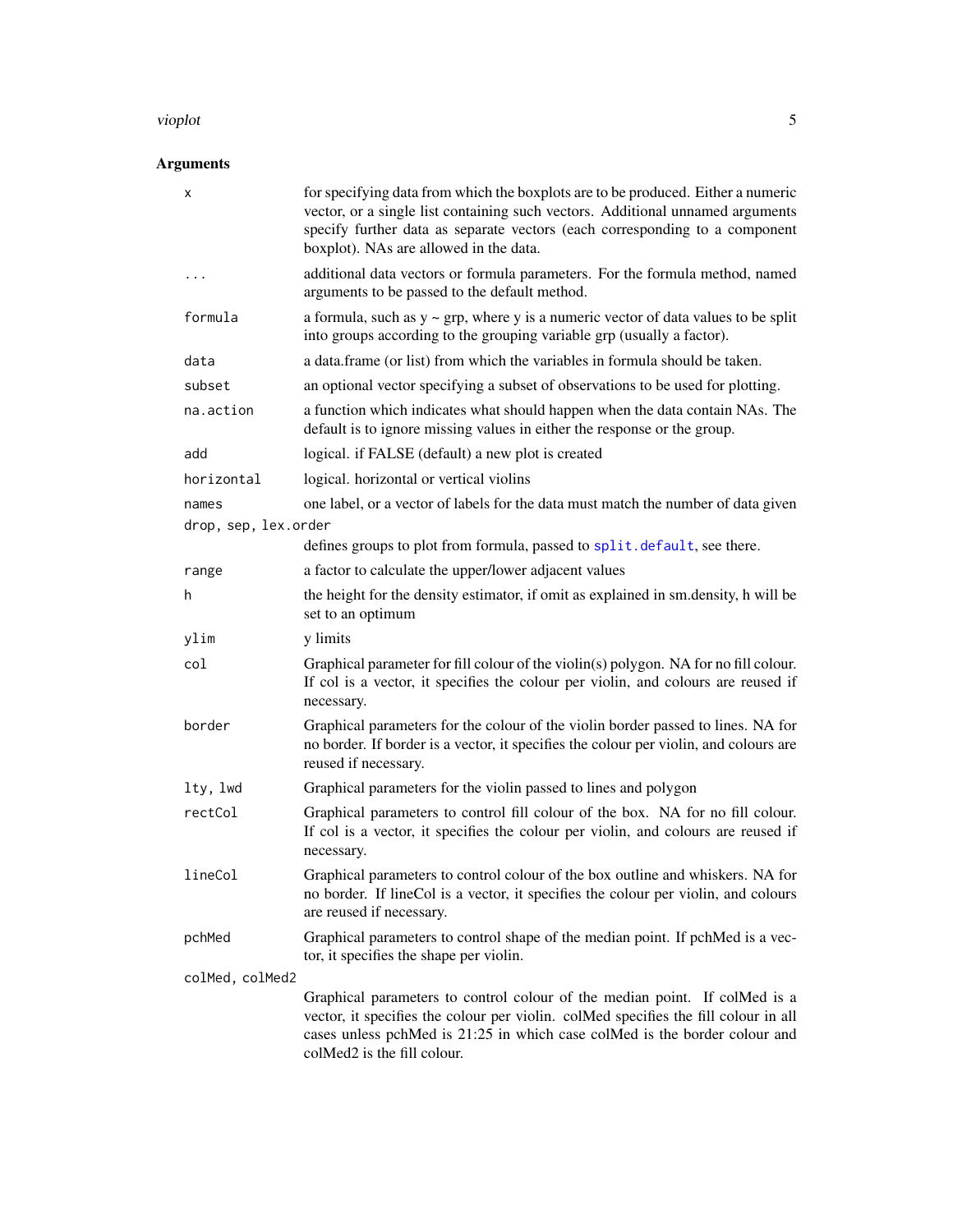<span id="page-5-0"></span>

| at                    | position of each violin. Default to 1:n                                                                                                                                                   |
|-----------------------|-------------------------------------------------------------------------------------------------------------------------------------------------------------------------------------------|
| wex                   | relative expansion of the violin. If wex is a vector, it specifies the area/width<br>size per violin and sizes are reused if necessary.                                                   |
| drawRect              | logical. The box is drawn if TRUE.                                                                                                                                                        |
| areaEqual             | logical. Density plots checked for equal area if TRUE. wex must be scalar,<br>relative widths of violins depend on area.                                                                  |
|                       | axes, frame.plot, panel.first, panel.last, asp, line, outer, adj, ann, ask, bg, bty, cin, col.axis, col.la<br>Arguments to be passed to methods, such as graphical parameters (see par)). |
| main, sub, xlab, ylab |                                                                                                                                                                                           |
|                       | graphical parameters passed to plot.                                                                                                                                                      |
| ylog                  | A logical value (see log in plot.default). If TRUE, a logarithmic scale is in<br>use (e.g., after plot(*, $log = "y")$ ). For a new device, it defaults to FALSE, i.e.,<br>linear scale.  |
| cex                   | A numerical value giving the amount by which plotting text should be magnified<br>relative to the default.                                                                                |
| cex.axis              | The magnification to be used for y axis annotation relative to the current setting<br>of cex.                                                                                             |
| cex.lab               | The magnification to be used for x and y labels relative to the current setting of<br>cex.                                                                                                |
| cex.main              | The magnification to be used for main titles relative to the current setting of cex.                                                                                                      |
| cex.names             | The magnification to be used for x axis annotation relative to the current setting<br>of cex. Takes the value of cex.axis if not given.                                                   |
| cex.sub               | The magnification to be used for sub-titles relative to the current setting of cex.                                                                                                       |
| yaxt                  | A character which specifies the y axis type. Specifying "n" suppresses plotting.                                                                                                          |
| log                   | Logarithmic scale if $log = "y"$ or TRUE. Invokes $ylog = TRUE$ .                                                                                                                         |
| logLab                | Increments for labelling y-axis on log-scale, defaults to numbers starting with 1,<br>2, 5, and 10.                                                                                       |
| na.rm                 | logical value indicating whether NA values should be stripped before the com-<br>putation proceeds. Defaults to TRUE.                                                                     |
| side                  | defaults to "both". Assigning "left" or "right" enables one sided plotting of vio-<br>lins. May be applied as a scalar across all groups.                                                 |
| plotCentre            | defaults to "points", plotting a central point at the median. If "line" is given a<br>median line is plotted (subject to side) alternatively.                                             |

## Examples

```
# box- vs violin-plot
par(mfrow=c(2,1))
mu < -2si<-0.6
bimodal<-c(rnorm(1000,-mu,si),rnorm(1000,mu,si))
uniform<-runif(2000,-4,4)
normal<-rnorm(2000,0,3)
```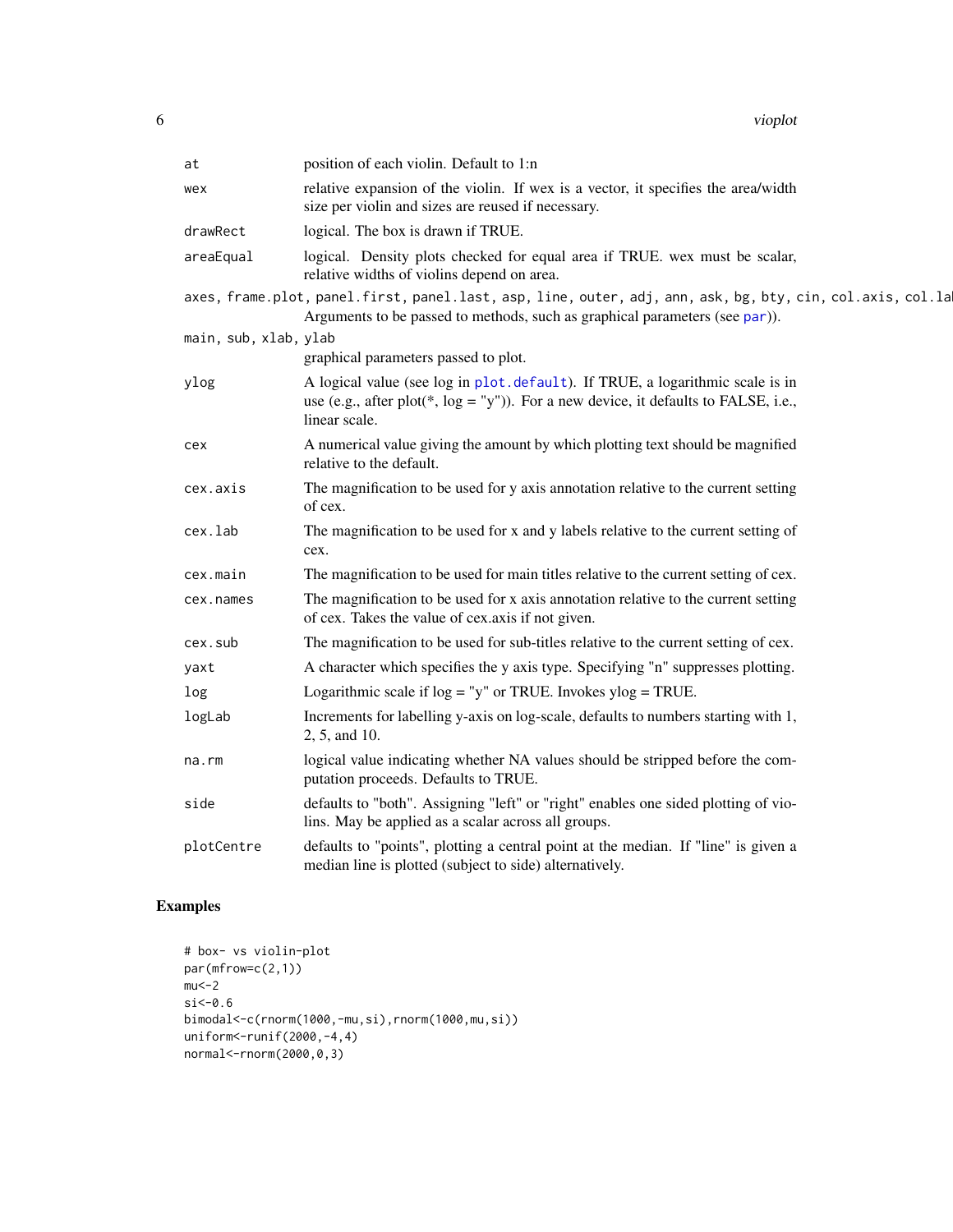#### vioplot the contract of the contract of the contract of the contract of the contract of the contract of the contract of the contract of the contract of the contract of the contract of the contract of the contract of the co

```
vioplot(bimodal,uniform,normal)
boxplot(bimodal,uniform,normal)
# add to an existing plot
x < - rnorm(100)
y \le - rnorm(100)plot(x, y, xlim=c(-5,5), ylim=c(-5,5))vioplot(x, col="tomato", horizontal=TRUE, at=-4, add=TRUE, lty=2, rectCol="gray")
vioplot(y, col="cyan", horizontal=FALSE, at=-4, add=TRUE,lty=2)
# formula input
data("iris")
vioplot(Sepal.Length~Species, data = iris, main = "Sepal Length",
        col=c("lightgreen", "lightblue", "palevioletred"))
legend("topleft", legend=c("setosa", "versicolor", "virginica"),
       fill=c("lightgreen", "lightblue", "palevioletred"), cex = 0.5)
data("diamonds", package = "ggplot2")
palette <- RColorBrewer::brewer.pal(9, "Pastel1")
par(mfrow=c(3, 1))
vioplot(price \sim cut, data = diamonds, las = 1, col = palette)
vioplot(price \sim clarity, data = diamonds, las = 2, col = palette)
vioplot(price \sim color, data = diamonds, las = 2, col = palette)
par(mfrow=c(3, 1))
#generate example data
data_one <- rnorm(100)
data_two <- rnorm(50, 1, 2)
#generate violin plot with similar functionality to vioplot
vioplot(data_one, data_two, col="magenta")
#note vioplox defaults to a greyscale plot
vioplot(data_one, data_two)
#colours can be customised separately, with axis labels, legends, and titles
vioplot(data_one, data_two, col=c("red","blue"), names=c("data one", "data two"),
   main="data violin", xlab="data class", ylab="data read")
legend("topleft", fill=c("red","blue"), legend=c("data one", "data two"))
#colours can be customised for the violin fill and border separately
vioplot(data_one, data_two, col="grey85", border="purple", names=c("data one", "data two"),
   main="data violin", xlab="data class", ylab="data read")
#colours can also be customised for the boxplot rectange and lines (border and whiskers)
vioplot(data_one, data_two, col="grey85", rectCol="lightblue", lineCol="blue",
   border="purple", names=c("data one", "data two"),
   main="data violin", xlab="data class", ylab="data read")
#these colours can also be customised separately for each violin
vioplot(data_one, data_two, col=c("skyblue", "plum"), rectCol=c("lightblue", "palevioletred"),
   lineCol="blue", border=c("royalblue", "purple"), names=c("data one", "data two"),
   main="data violin", xlab="data class", ylab="data read")
```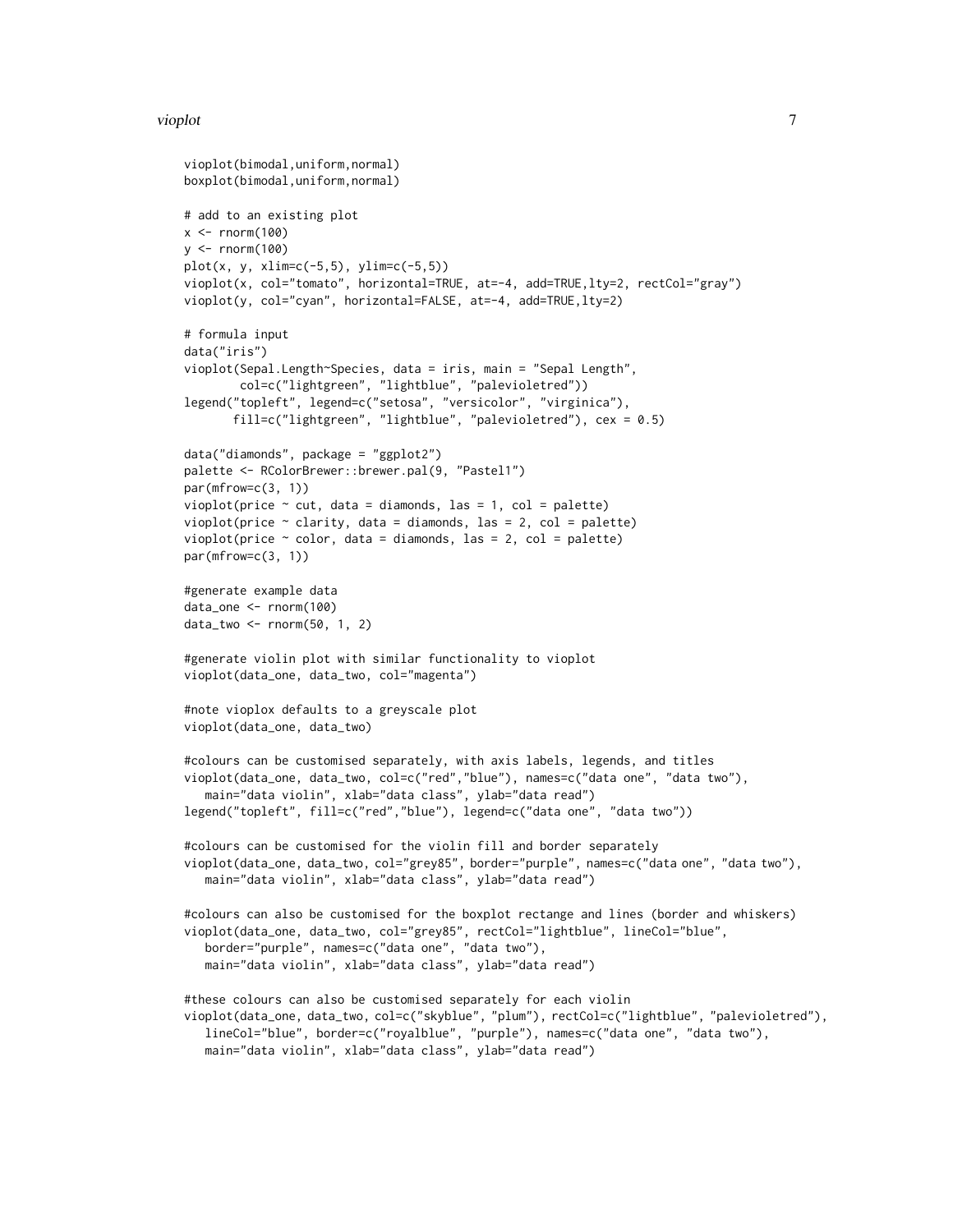```
#this applies to any number of violins, given that colours are provided for each
vioplot(data_one, data_two, rnorm(200, 3, 0.5), rpois(200, 2.5), rbinom(100, 10, 0.4),
  col=c("red", "orange", "green", "blue", "violet"),
  rectCol=c("palevioletred", "peachpuff", "lightgreen", "lightblue", "plum"),
  lineCol=c("red4", "orangered", "forestgreen", "royalblue", "mediumorchid"),
  border=c("red4", "orangered", "forestgreen", "royalblue", "mediumorchid"),
  names=c("data one", "data two", "data three", "data four", "data five"),
  main="data violin", xlab="data class", ylab="data read")
#The areaEqual parameter scales with width of violins
#Violins will have equal density area (including missing tails) rather than equal maximum width
vioplot(data_one, data_two, areaEqual=TRUE)
vioplot(data_one, data_two, areaEqual=TRUE,
   col=c("skyblue", "plum"), rectCol=c("lightblue", "palevioletred"),
  lineCol="blue", border=c("royalblue", "purple"), names=c("data one", "data two"),
  main="data violin", xlab="data class", ylab="data read")
vioplot(data_one, data_two, rnorm(200, 3, 0.5), rpois(200, 2.5), rbinom(100, 10, 0.4),
   areaEqual=TRUE, col=c("red", "orange", "green", "blue", "violet"),
   rectCol=c("palevioletred", "peachpuff", "lightgreen", "lightblue", "plum"),
  lineCol=c("red4", "orangered", "forestgreen", "royalblue", "mediumorchid"),
   border=c("red4", "orangered", "forestgreen", "royalblue", "mediumorchid"),
```
names=c("data one", "data two", "data three", "data four", "data five"),

main="data violin", xlab="data class", ylab="data read")